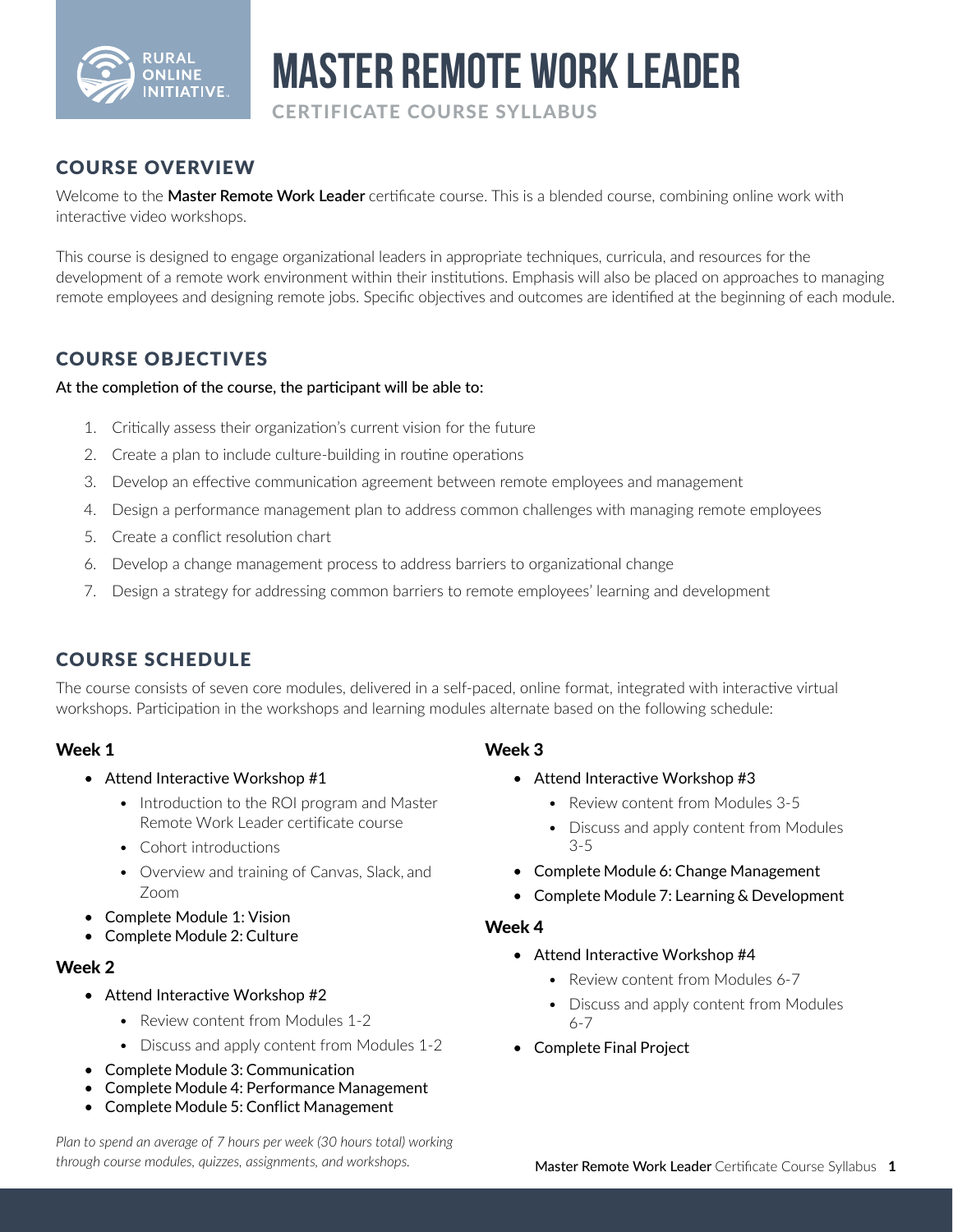## ONLINE LEARNING

The **Master Remote Work Leader** certificate course is designed to equip participants with the tools and skills needed to transition business management operations from onsite to virtual. The course consists of seven core modules with the following objectives (see Table 1):

#### **Summary of modules and objectives**

| <b>MODULE</b>               | <b>MODULE SUMMARY</b>                                                                                                                                                    | <b>MODULE OBJECTIVES</b>                                                                                            |
|-----------------------------|--------------------------------------------------------------------------------------------------------------------------------------------------------------------------|---------------------------------------------------------------------------------------------------------------------|
| <b>Vision</b>               | This module identifies components of a<br>compelling company vision, and provides<br>strategies on how to develop an effective vision<br>statement.                      | Clearly communicate your organization's vision<br>to the team.                                                      |
|                             |                                                                                                                                                                          | Include a vision statement into the leadership<br>development plan.                                                 |
| <b>Culture</b>              | In this module, you will learn how to identify,<br>assess, and engage with your company's culture.<br>This includes communication, activities, and<br>expectations.      | Clearly communicate a plan to digitize and build<br>company culture.                                                |
| Communication               | This module provides a discussion on the<br>unique strategies and requirements of virtual<br>communication. This includes communication<br>styles, tools, and empathy.   | Assess existing communication practices.                                                                            |
| Performance<br>Management   | In this module, you will understand the<br>processes of performance management. These<br>include assignments, tracking, reporting, and<br>evaluating worker performance. | Identify areas of strength and opportunities for<br>both self and team.<br>Create a complete plan of future action. |
| <b>Conflict</b>             | This module examines the main causes of                                                                                                                                  | Evaluate current conflict management                                                                                |
| Management                  | conflict in remote workplaces and how to                                                                                                                                 | strategies.                                                                                                         |
|                             | empathetically resolve conflict in virtual<br>channels.                                                                                                                  | Create a plan to address self and team<br>weaknesses.                                                               |
| Change<br>Management        | This module discusses the process of<br>communicating, tracking, and evaluating a<br>five-phase change management process.                                               | Evaluate current change management<br>processes.                                                                    |
|                             |                                                                                                                                                                          | Create a new plan to address self and team<br>weaknesses                                                            |
| Learning and<br>Development | In this module, you will understand the learning<br>and development risks unique to remote<br>workers, and components of a successful virtual<br>learning culture.       | Create a workforce learning and development<br>plan to address self and team weaknesses.                            |
|                             |                                                                                                                                                                          | Create a learning plan that identifies relevance,<br>resources, and guides.                                         |

A complete **[course rubric](https://usu.app.box.com/s/p37vkop7q62463k4q7rtn22wplvhld22)** and **[full list of competencies](https://usu.app.box.com/s/3rrp8z1x2vqoxa9jgs8ovrewqgcqtwot)** are available for download.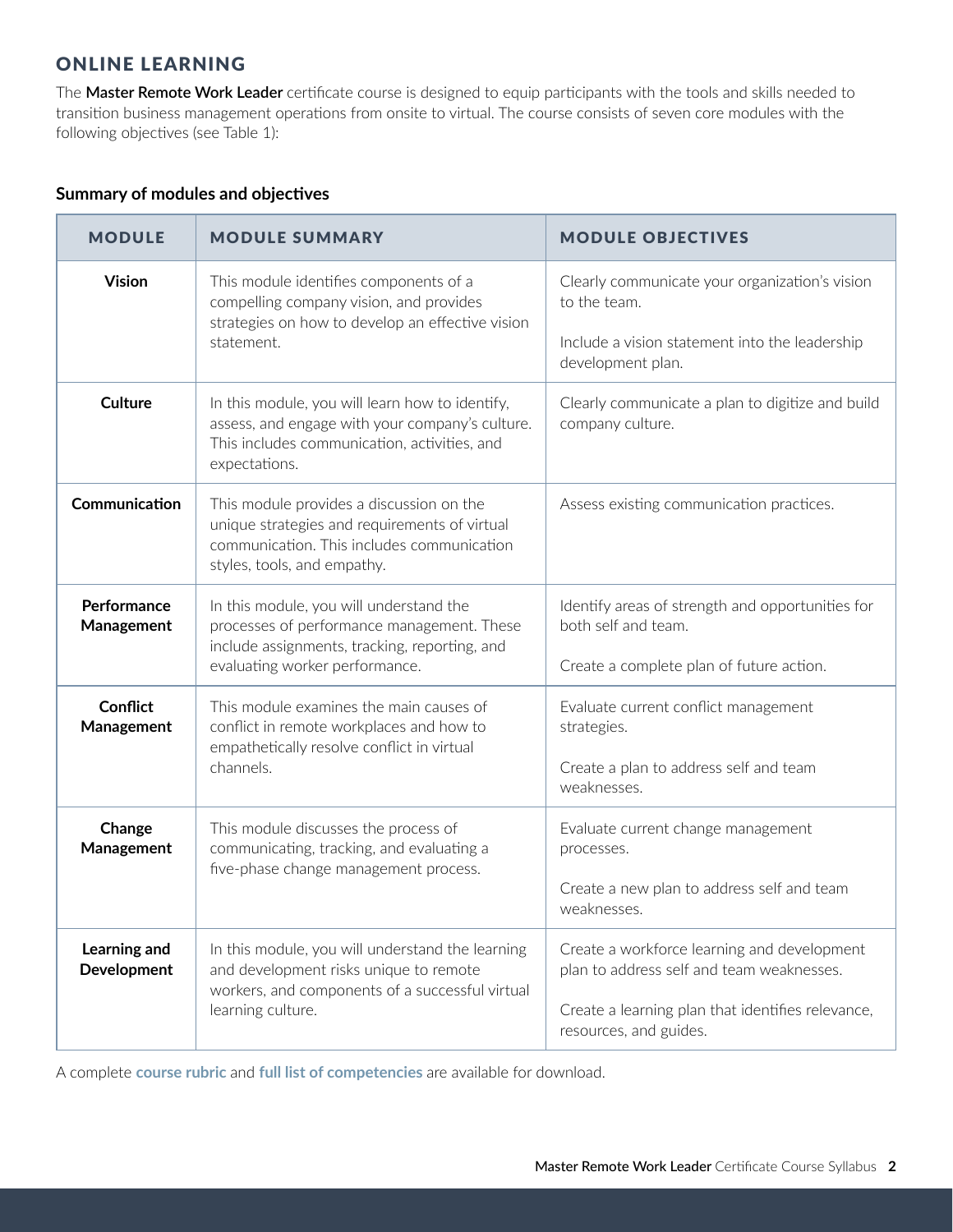

#### ASSIGNMENTS & DUE DATES

The modules are designed to be completed in sequential order. Please note that all pre-quizzes must be completed before beginning each module. At the end of each module, be sure to complete the assigned post-quiz. You will complete the work within each module in the same order listed in the Modules tab. All work must be completed before you can proceed to the next module. It is critical that assigned modules be completed before each workshop to enhance engagement and group discussion.

All module quizzes and assignments are due on Tuesday evenings at 9:59 pm MT**.** The specific due dates for the other work assigned in each module are listed in the Course Summary at the end of the Syllabus in Canvas.

## INTERACTIVE WORKSHOPS

This course includes four live interactive workshops hosted over video call using Zoom, a free video conferencing software. Workshops provide an opportunity for participants to discuss and review content from modules in a virtual environment that resembles a real remote team.

Due to the virtual hosting of the workshops, you can attend the workshops from any location with Internet access. Workshops will be held on Thursdays at 12-1 pm U.S. Mountain Time.

Participation in all four workshops is mandatory for this course. The workshop schedule for each cohort is posted in the course description prior to enrollment.

## PROGRAM COHORT

You will complete the **Master Remote Work Leader** certificate course in a cohort with other organizational leaders. It is expected that you will use collaborative tools (e.g., Slack and Zoom) with others in your cohort to practice and develop effective remote work communication skills.

#### COURSE CREDIT

Upon completing the **Master Remote Work Leader** certificate course, you will be eligible for 3 **continuing educa[tion credits](https://ais.usu.edu/ceu/)** (CEUs) from Utah State University. CEUs are awarded to signify completion of non-credit programs intended to improve the knowledge and skills of working adults. CEUs appear on the Continuing Education level of a USU transcript and will show the course number and prefix, the course name, and the number of contact hours (1 CEU = 10 contact hours).

This course is worth 3 CEUs and would be listed as CEAS 5700 on a transcript. The cost would be \$90 to receive the credits. If you are interested in receiving the CEU credit, please contact **[Dominic.Bria](mailto:Russell.Goodrich%40usu.edu?subject=)@usu.edu** for a direct link to register for the credit.